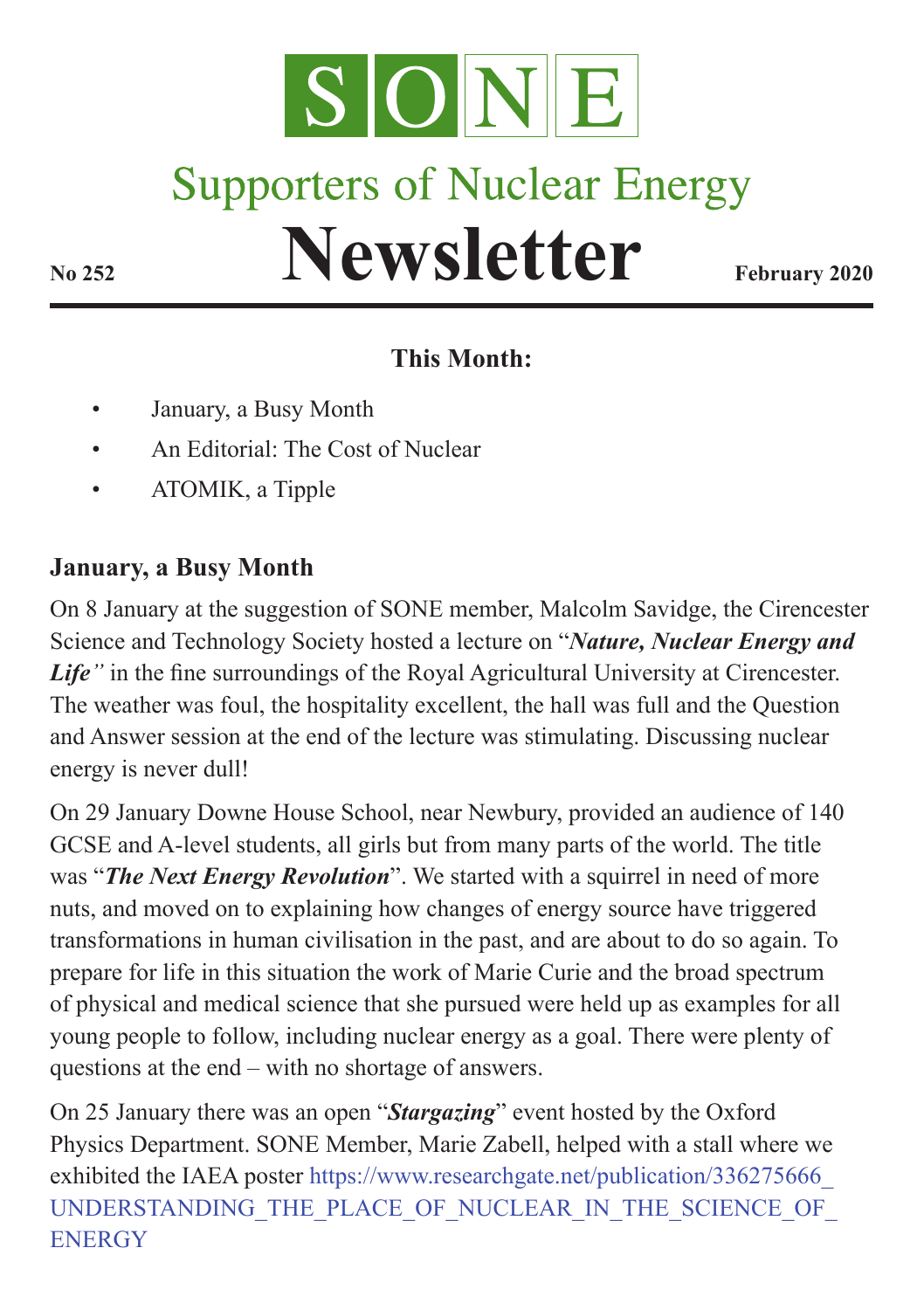and another on public health [https://www.researchgate.net/publication/325897176\\_](https://www.researchgate.net/publication/325897176_Oxford_International_Health_Conference_28-30_June_2018_Nuclear_and_radiation_phobia_neglected_by_public_health_for_70_years) Oxford International Health Conference 28-30 June 2018 Nuclear and radiation phobia neglected by public health for 70 years

The event as a whole attracted over 1200 visitors and we had some significant discussions with a good number of professional people and their children. On a monitor we ran the real-time worldwide electricity consumption site [www.electricitymap.org](http://www.electricitymap.org) – any Member who has not visited this site would be well advised to do so. It shows the benefit of nuclear generation in France, Sweden, Ottawa, in graphic detail and refreshed every ten minutes or so. (This link and other similar ones are posted on the SONE site at [http://www.sone.org.uk/energy](http://www.sone.org.uk/energy-consumption/)[consumption/](http://www.sone.org.uk/energy-consumption/) )

Not to be outdone by the stellar displays on neighbouring stalls we were handing out a flyer that depicts the Crab Nebula where Uranium and Thorium were formed in the supernova explosion observed by Korean astronomers in broad daylight in the year 1054. The flyer offers a lecture on

#### "*The Natural Science of Reliable Energy, making the right choice to sustain our civilisation*".

More takers, please!

Thanks to Marie for taking the photograph below.

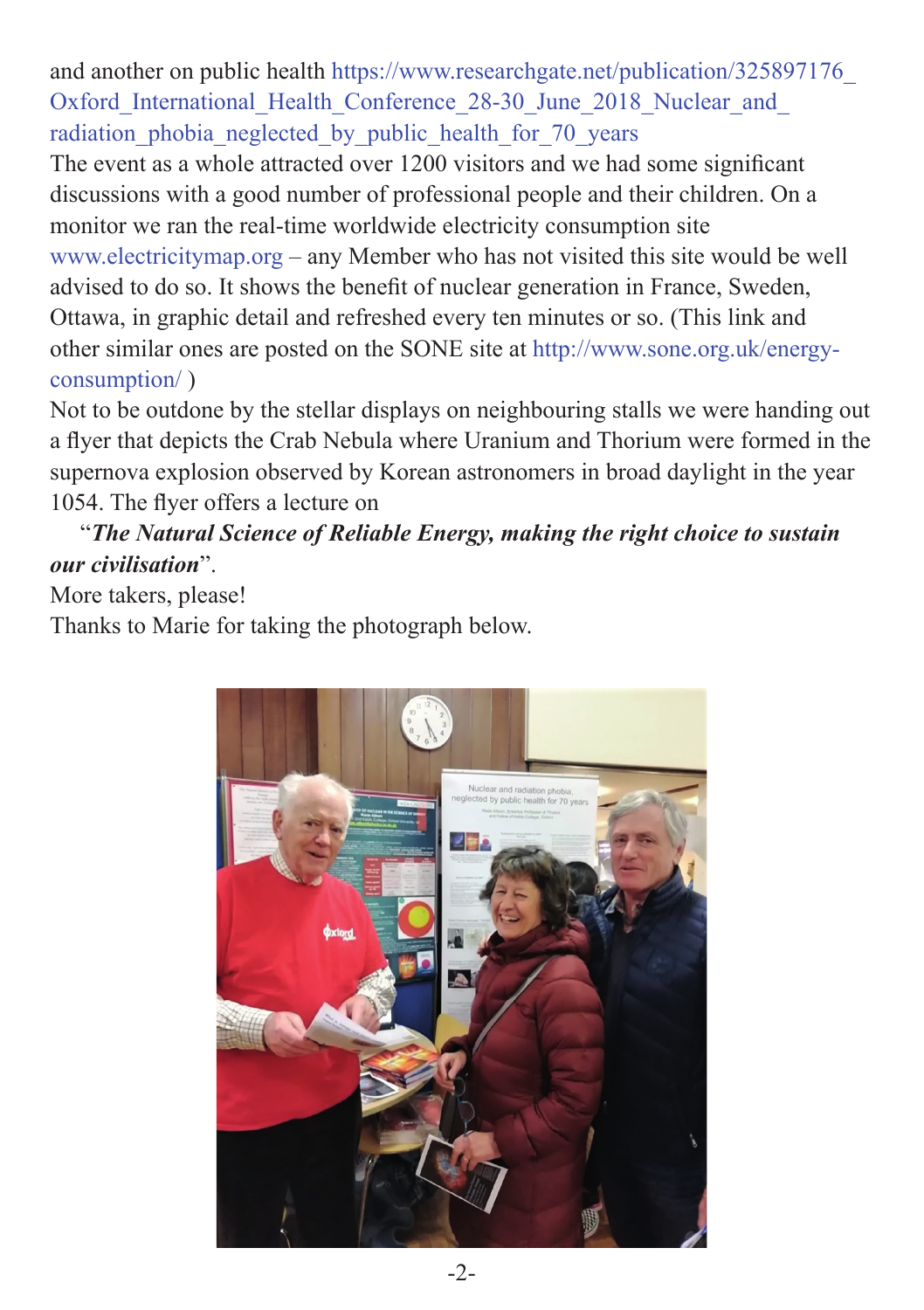#### **An Editorial: The Cost of Nuclear**

I have always marvelled at the Pyramids of ancient Egypt. Thinking about the society that constructed them exposes the weakness of simple popular ideas of "cost". What do you need to build such a pyramid? Just two things, I suggest: firstly, the will, including a readiness on balance by all those involved to forgo other benefits of effort that might be had instead; and secondly, the knowhow to organise and carry out the construction. The goodwill of past exchanges may have been surrendered, or future goods mortgaged. Maybe the readiness of individuals was obtained by extreme authoritarian coercion, but the effect is the same. It is the answer to the simple question: All things considered do you, as a society, want to build a pyramid? The need for knowhow is similar. Are those who are able to do the work willing to do so? There the number of those who can do it is critical.

The same is true for nuclear power. If the country really wants it, it can have it. The cost is just a cipher. Does the country really want nuclear power? And do enough people know how to provide it?

Today, the answer to the first question is blown hither and thither by opinion that lacks evidence linked to understanding, that appreciates where else the energy required might come from. Broad public education and confidence are needed. The second question is also a call for education. We need far more young people to study the science and engineering required. Let us applaud them, for they are the ones who are making the real long-term investment, not the market traders. Education is slow and takes time, both for the public opinion at large and for the professional engineers and technicians. The media's preference for excitement and entertainment rather than understanding is a danger to civilisation, worldwide.

 But if education is critical to fulfil both needs, is it fit for purpose as currently provided? Many today are apprehensive of modern technology and the way it is developing. Whatever their age they should set to work, instead of sitting and hoping that the future will be like the past. I suggest that concerns about 5-G and Artificial Intelligence should be countered by explicitly putting the education of minds before that of silicon. This is not currently the case. The 'apps' in each computer or mobile phone are updated every few months. Yet the minds of youth are channelled by today's education into a narrow range of disciplines at the age of 16-18 and expected to work constructively to the age of 80, even 100. It is no wonder that this short narrow preparation for life fails to provide the personal confidence needed over many years. As individuals many of us enjoy an extended life span, and we should use it.